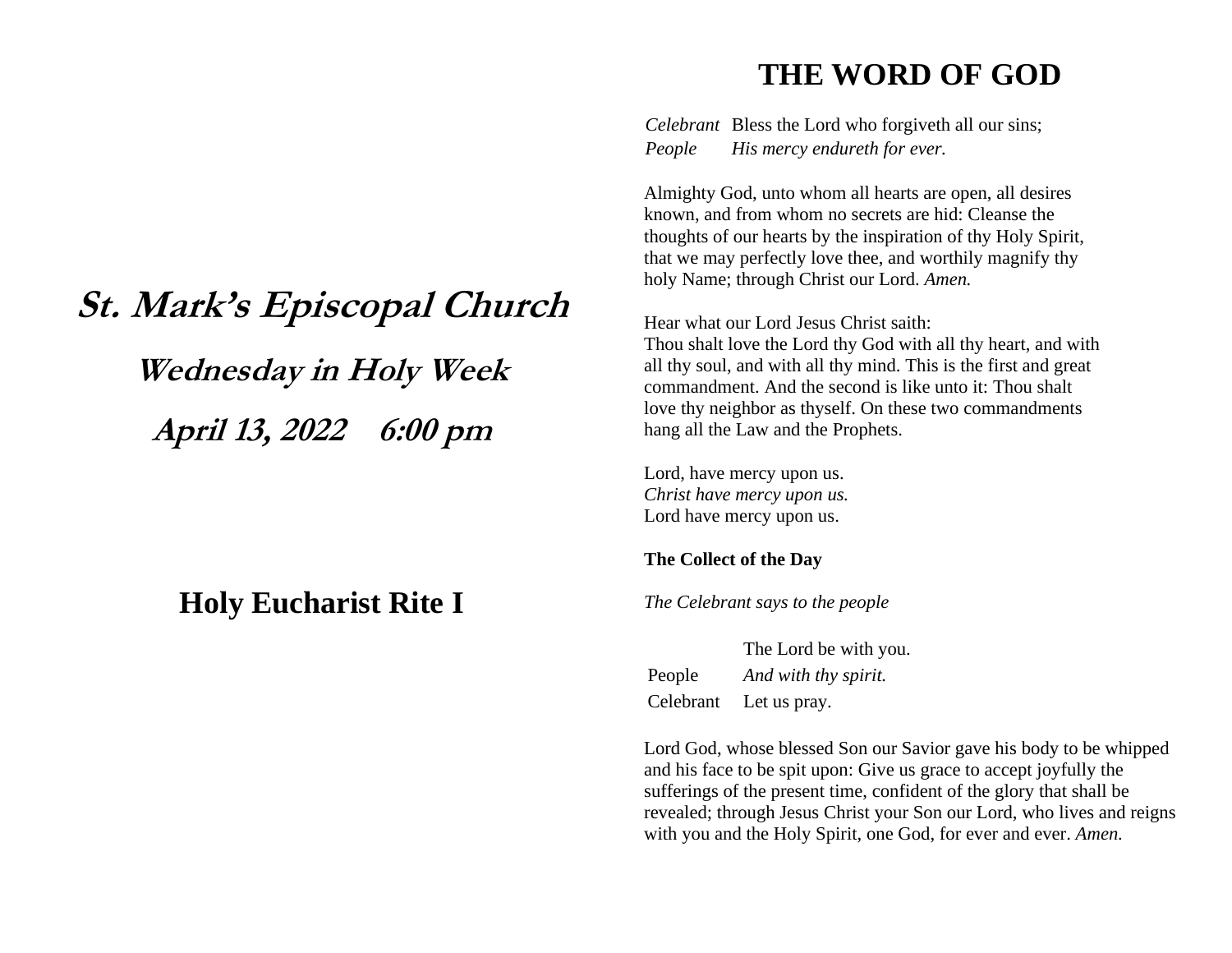# **The Lessons**

# **Lamentations 2:1-9**

How the Lord in his anger has humiliated daughter Zion! He has thrown down from heaven to earth the splendor of Israel; he has not remembered his footstool in the day of his anger. The Lord has destroyed without mercy all the dwellings of Jacob; in his wrath he has broken down the strongholds of daughter Judah; he has brought down to the ground in dishonor the kingdom and its rulers. He has cut down in fierce anger all the might of Israel; he has withdrawn his right hand from them in the face of the enemy; he has burned like a flaming fire in Jacob, consuming all around. He has bent his bow like an enemy, with his right hand set like a foe; he has killed all in whom we took pride in the tent of daughter Zion; he has poured out his fury like fire. The Lord has become like an enemy; he has destroyed Israel; He has destroyed all its palaces, laid in ruins its strongholds, and multiplied in daughter Judah mourning and lamentation. He has broken down his booth like a garden, he has destroyed his tabernacle; the Lord has abolished in Zion festival and sabbath, and in his fierce indignation has spurned king and priest. The Lord has scorned his altar, disowned his sanctuary; he has delivered into the hand of the enemy the walls of her palaces; a clamor was raised in the house of the Lord as on a day of festival. The Lord determined to lay in ruins the wall of daughter Zion; he stretched the line; he did not withhold his hand from destroying; he caused rampart and wall to lament; they languish together. Her gates have sunk into the ground; he has ruined and broken her bars; her king and princes are among the nations; guidance is no more, and her prophets obtain no vision from the Lord.

 The Word of the Lord. People *Thanks be to God*

**Psalm 74** *Ut quid, Deus?*

 $1$ O God, why do you cast us off forever? Why does your anger smoke against the sheep of your pasture?

<sup>2</sup>Remember your congregation, which you acquired long ago, which you redeemed to be the tribe of your heritage. Remember Mount Zion, where you came to dwell.

<sup>3</sup>Direct your steps to the perpetual ruins; the enemy has destroyed everything in the sanctuary.

<sup>4</sup>Your foes have roared within your holy place; they set up their emblems there.

<sup>5</sup>At the upper entrance they hacked the wooden trellis with axes.

<sup>6</sup>And then, with hatchets and hammers, they smashed all its carved work.

<sup>7</sup>They set your sanctuary on fire; they desecrated the dwelling place of your name, bringing it to the ground.

<sup>8</sup>They said to themselves, "We will utterly subdue them"; they burned all the meeting places of God in the land.

<sup>9</sup>We do not see our emblems; there is no longer any prophet, and there is no one among us who knows how long.

 $10$ How long, O God, is the foe to scoff? Is the enemy to revile your name forever?

 $11$ Why do you hold back your hand; why do you keep your hand in your bosom?

 $12$ Yet God my King is from of old, working salvation in the earth.

 $13$ You divided the sea by your might; you broke the heads of the dragons in the waters.

<sup>14</sup>You crushed the heads of Leviathan; you gave him as food for the creatures of the wilderness.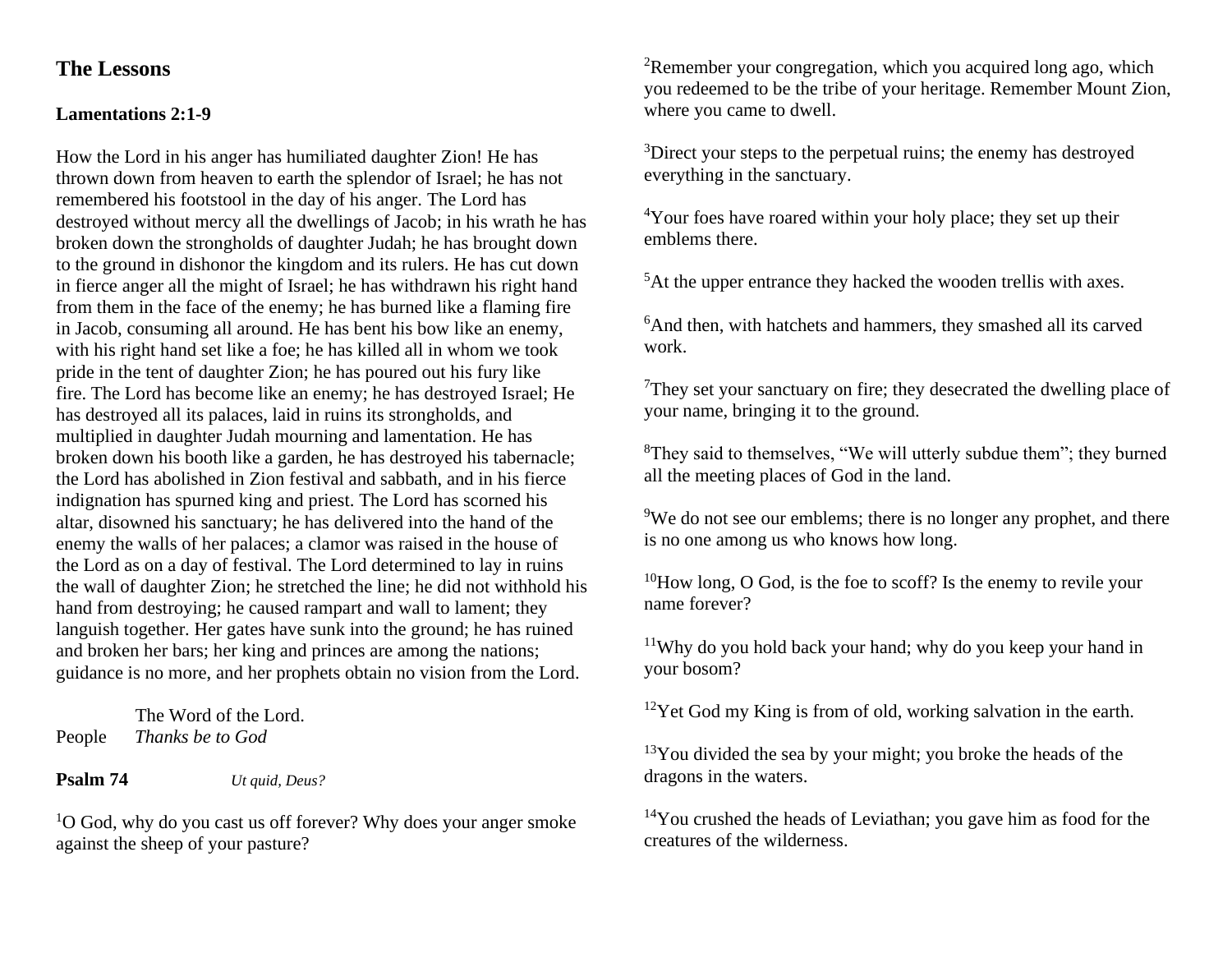<sup>15</sup>You cut openings for springs and torrents; you dried up ever-flowing streams.

 $16Y$ ours is the day, yours also the night; you established the luminaries and the sun.

<sup>17</sup>You have fixed all the bounds of the earth; you made summer and winter.

<sup>18</sup>Remember this, O Lord, how the enemy scoffs, and an impious people reviles your name.

 $19$ Do not deliver the soul of your dove to the wild animals; do not forget the life of your poor forever.

<sup>20</sup>Have regard for your covenant, for the dark places of the land are full of the haunts of violence.

 $^{21}$ Do not let the downtrodden be put to shame; let the poor and needy praise your name.

<sup>22</sup>Rise up, O God, plead your cause; remember how the impious scoff at you all day long.

 $^{23}$ Do not forget the clamor of your foes, the uproar of your adversaries that goes up continually.

# **2 Corinthians 1:23–2:11**

But I call on God as witness against me: it was to spare you that I did not come again to Corinth. I do not mean to imply that we lord it over your faith; rather, we are workers with you for your joy, because you stand firm in the faith.

So I made up my mind not to make you another painful visit. For if I cause you pain, who is there to make me glad but the one whom I have pained? And I wrote as I did, so that when I came, I might not suffer pain from those who should have made me rejoice; for I am confident

about all of you, that my joy would be the joy of all of you. For I wrote you out of much distress and anguish of heart and with many tears, not to cause you pain, but to let you know the abundant love that I have for you.

But if anyone has caused pain, he has caused it not to me, but to some extent—not to exaggerate it—to all of you. This punishment by the majority is enough for such a person; so now instead you should forgive and console him, so that he may not be overwhelmed by excessive sorrow. So I urge you to reaffirm your love for him. I wrote for this reason: to test you and to know whether you are obedient in everything. Anyone whom you forgive, I also forgive. What I have forgiven, if I have forgiven anything, has been for your sake in the presence of Christ. And we do this so that we may not be outwitted by Satan; for we are not ignorant of his designs.

 The Word of the Lord. People *Thanks be to God*

> The Holy Gospel of our Lord Jesus Christ according to Mark.

People *Glory be to thee, O Lord.*

#### **Mark 12:1-11**

Then he began to speak to them in parables. "A man planted a vineyard, put a fence around it, dug a pit for the wine press, and built a watchtower; then he leased it to tenants and went to another country. When the season came, he sent a slave to the tenants to collect from them his share of the produce of the vineyard. But they seized him, and beat him, and sent him away empty-handed. And again he sent another slave to them; this one they beat over the head and insulted. Then he sent another, and that one they killed. And so it was with many others; some they beat, and others they killed. He had still one other, a beloved son. Finally he sent him to them, saying, 'They will respect my son.' But those tenants said to one another, 'This is the heir; come, let us kill him, and the inheritance will be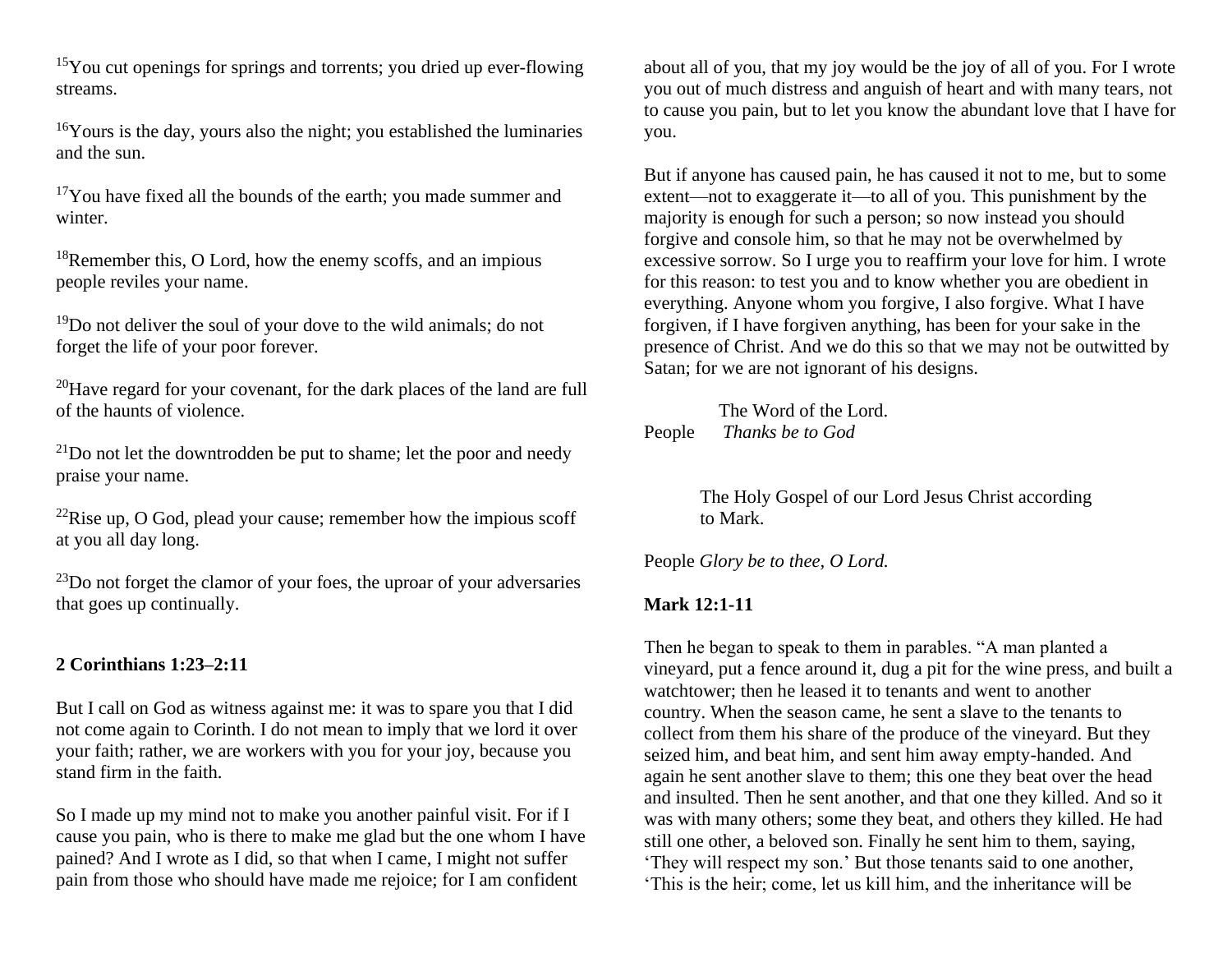ours.' So they seized him, killed him, and threw him out of the vineyard. What then will the owner of the vineyard do? He will come and destroy the tenants and give the vineyard to others. Have you not read this scripture:

 'The stone that the builders rejected has become the cornerstone; this was the Lord's doing, and it is amazing in our eyes'?"

The Gospel of the Lord. People *Praise be to thee, O Christ.*

**The Sermon** The Rev. Nancy L. Threadgill

# **The Nicene Creed**

*I believe in one God, the Father Almighty, maker of heaven and earth, and of all things visible and invisible;*

*And in one Lord Jesus Christ, the only-begotten Son of God, begotten of his Father before all worlds, God of God, Light of Light, very God of very God, begotten, not made, being of one substance with the Father; by whom all things were made; who for us men and for our salvation came down from heaven, and was incarnate by the Holy Ghost of the Virgin Mary, and was made man; and was crucified also for us under Pontius Pilate; he suffered and was buried; and the third day he rose again according to the Scriptures, and ascended into heaven,*

 *and sitteth on the right hand of the Father; and he shall come again, with glory, to judge both the quick and the dead; whose kingdom shall have no end.*

*And I believe in the Holy Ghost the Lord, and Giver of Life, who proceedeth from the Father and the Son; who with the Father and the Son together is worshiped and glorified; who spake by the Prophets. And I believe one holy Catholic and Apostolic Church; I acknowledge one Baptism for the remission of sins; and I look for the resurrection of the dead, and the life of the world to come. Amen.*

# **The Prayers of the People**

Let us pray for the whole state of Christ's Church and the world.

Almighty and everliving God, who in thy holy Word hast taught us to make prayers, and supplications, and to give thanks for all men: Receive these our prayers which we offer unto thy divine Majesty, beseeching thee to inspire continually the Universal Church with the spirit of truth, unity, and concord; and grant that all those who do confess thy holy Name may agree in the truth of thy holy Word, and live in unity and godly love.

# *Hear our prayer, O Lord.*

Give grace, O heavenly Father, to all bishops and other ministers especially Michael, our Presiding Bishop, and Ketlen, our Bishop that they may, both by their life and doctrine, set forth thy true and lively Word, and rightly and duly administer thy holy Sacraments.

*Hear our prayer, O Lord.*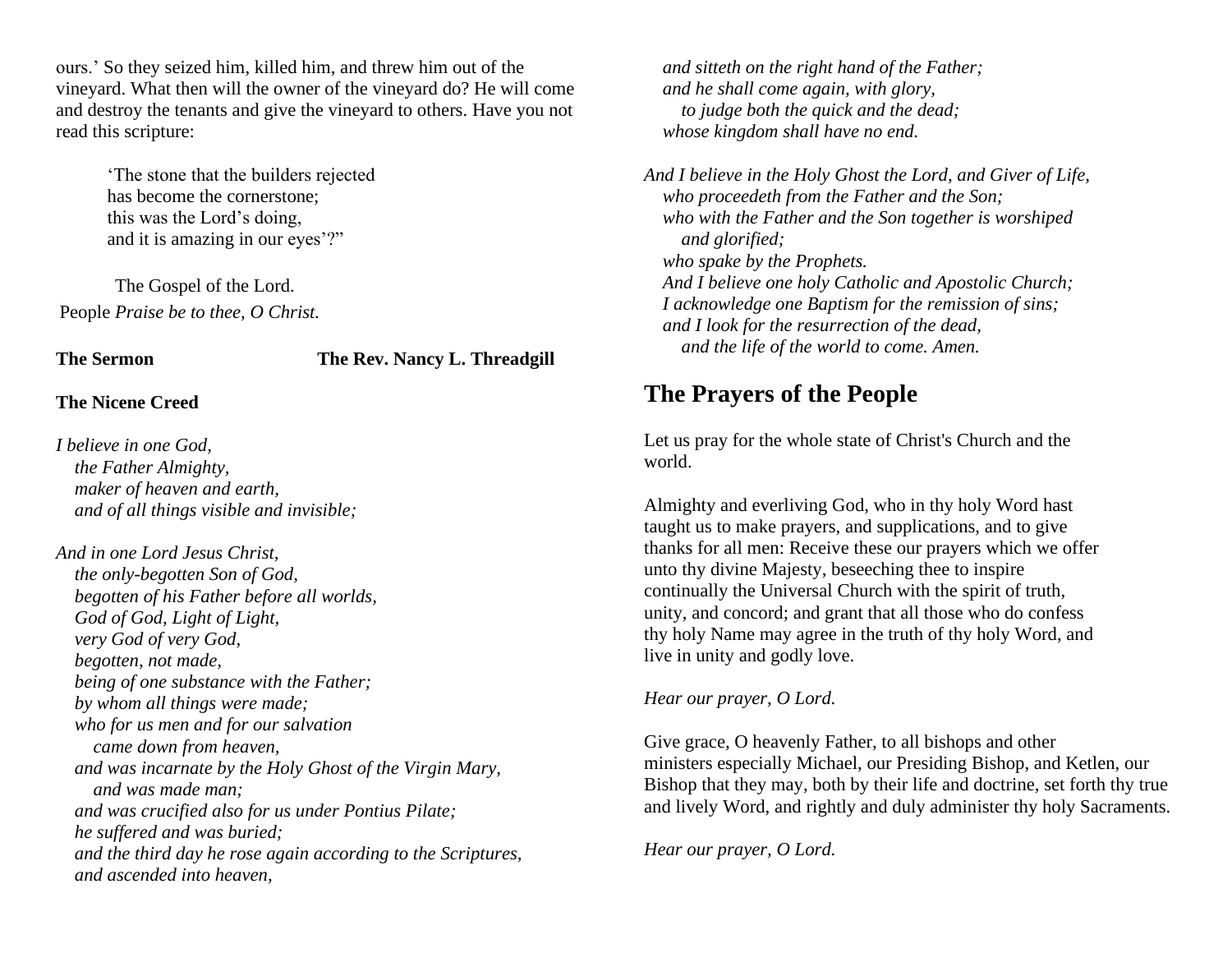And to all thy people give thy heavenly grace, and especially to this congregation here present; that, with meek heart and due reverence, they may hear and receive thy holy Word, truly serving thee in holiness and righteousness all the days of their life.

# *Hear our prayer, O Lord.*

We beseech thee also so to rule the hearts of those who bear the authority of government in this and every land especially Joe, our President and Tom, our Governor, that they may be led to wise decisions and right actions for the welfare and peace of the world.

# *Hear our prayer, O Lord.*

Open, O Lord, the eyes of all people to behold thy gracious hand in all thy works, that, rejoicing in thy whole creation, they may honor thee with their substance, and be faithful stewards of thy bounty.

# *Hear our prayer, O Lord.*

And we most humbly beseech thee, of thy goodness, O Lord, to comfort and succor all those who in this transitory life, are in trouble, sorrow, need, sickness, or any other adversity

# *Additional petitions and thanksgivings may be included here.*

And we also bless thy holy Name for all thy servants departed this life in thy faith and fear, beseeching thee to grant them continual growth in thy love and service; and to grant us grace so to follow the good examples of all thy saints, that with them we may be partakers of thy heavenly kingdom.

# *Hear our prayer, O Lord.*

Grant these our prayers, O Father, for Jesus Christ's sake, our only Mediator and Advocate. *Amen.*

# **Confession of Sin**

Ye who do truly and earnestly repent you of your sins, and are in love and charity with your neighbors, and intend to lead a new life, following the commandments of God, and walking from henceforth in his holy ways: Draw near with faith, and make your humble confession to Almighty God, devoutly kneeling.

# *Minister and People*

# *Almighty God,*

*Father of our Lord Jesus Christ, maker of all things, judge of all men: We acknowledge and bewail our manifold sins and wickedness, which we from time to time most grievously have committed, by thought, word, and deed, against thy divine Majesty, provoking most justly thy wrath and indignation against us. We do earnestly repent, and are heartily sorry for these our misdoings; the remembrance of them is grievous unto us, the burden of them is intolerable. Have mercy upon us, have mercy upon us, most merciful Father; for thy Son our Lord Jesus Christ's sake, forgive us all that is past; and grant that we may ever hereafter serve and please thee in newness of life, to the honor and glory of thy Name; through Jesus Christ our Lord. Amen.*

# *The Priest stands and says*

Almighty God, our heavenly Father, who of his great mercy hath promised forgiveness of sins to all those who with hearty repentance and true faith turn unto him, have mercy upon you, pardon and deliver you from all your sins, confirm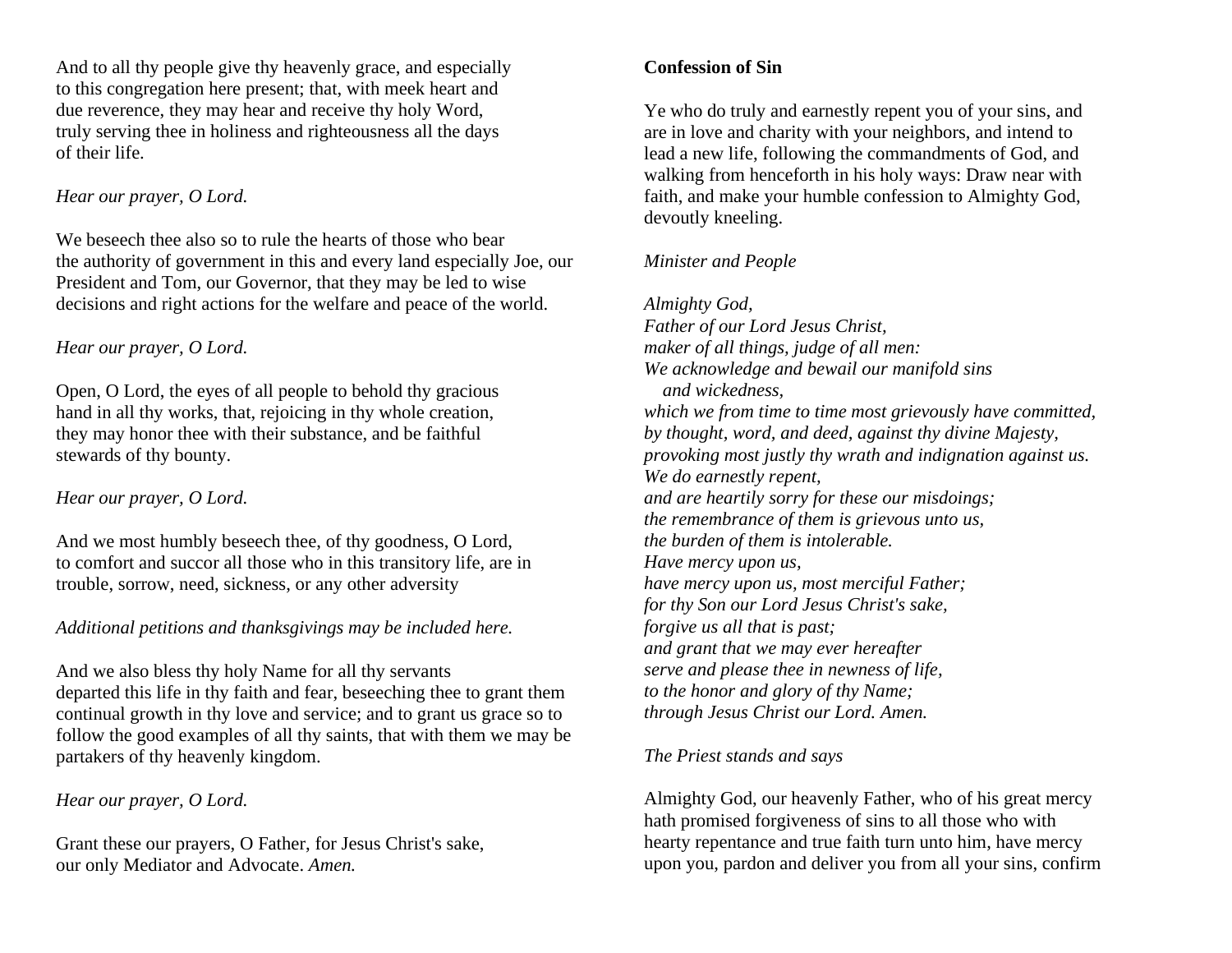and strengthen you in all goodness, and bring you to everlasting life; through Jesus Christ our Lord. *Amen.* 

Hear the Word of God to all who truly turn to him.

*God so loved the world, that he gave his only-begotten Son, to the end that all that believe in him should not perish, but have everlasting life. John 3:16*

# **The Peace**

*The Celebrant says to the people*

The peace of the Lord be always with you. People *And with thy spirit.*

*Then the Ministers and People may greet one another in the name of the Lord.*

# **The Holy Communion**

# **The Great Thanksgiving**

Through Christ let us continually offer to God the sacrifice of praise, that is, the fruit of lips that acknowledge his Name. But to do good and to distribute, forget not: for with such sacrifices God is well pleased. *Hebrews 13:15,16* 

# **Eucharistic Prayer I**

*The people remain standing. The Celebrant faces them and says*

The Lord be with you. *People And with thy spirit.*

*Celebrant*Lift up your hearts. *People We lift them up unto the Lord. Celebrant*Let us give thanks unto our Lord God. *People It is meet and right so to do.*

# *Then, facing the Holy Table, the Celebrant proceeds*

It is very meet, right, and our bounden duty, that we should at all times, and in all places, give thanks unto thee, O Lord, holy Father, almighty, everlasting God.

Through Jesus Christ our Lord; who for our sins was lifted high upon the cross, that he might draw the whole world to himself; who by his suffering and death became the author of eternal salvation for all who put their trust in him.

Therefore with Angels and Archangels, and with all the company of heaven, we laud and magnify thy glorious Name; evermore praising thee, and saying,

*Celebrant and People*

*Holy, holy, holy, Lord God of Hosts: Heaven and earth are full of thy glory. Glory be to thee, O Lord Most High.*

*Blessed is he that cometh in the name of the Lord. Hosanna in the highest.*

*The people kneel or stand.*

# *Then the Celebrant continues*

All glory be to thee, Almighty God, our heavenly Father, for that thou, of thy tender mercy, didst give thine only Son Jesus Christ to suffer death upon the cross for our redemption; who made there, by his one oblation of himself once offered, a full, perfect, and sufficient sacrifice, oblation, and satisfaction, for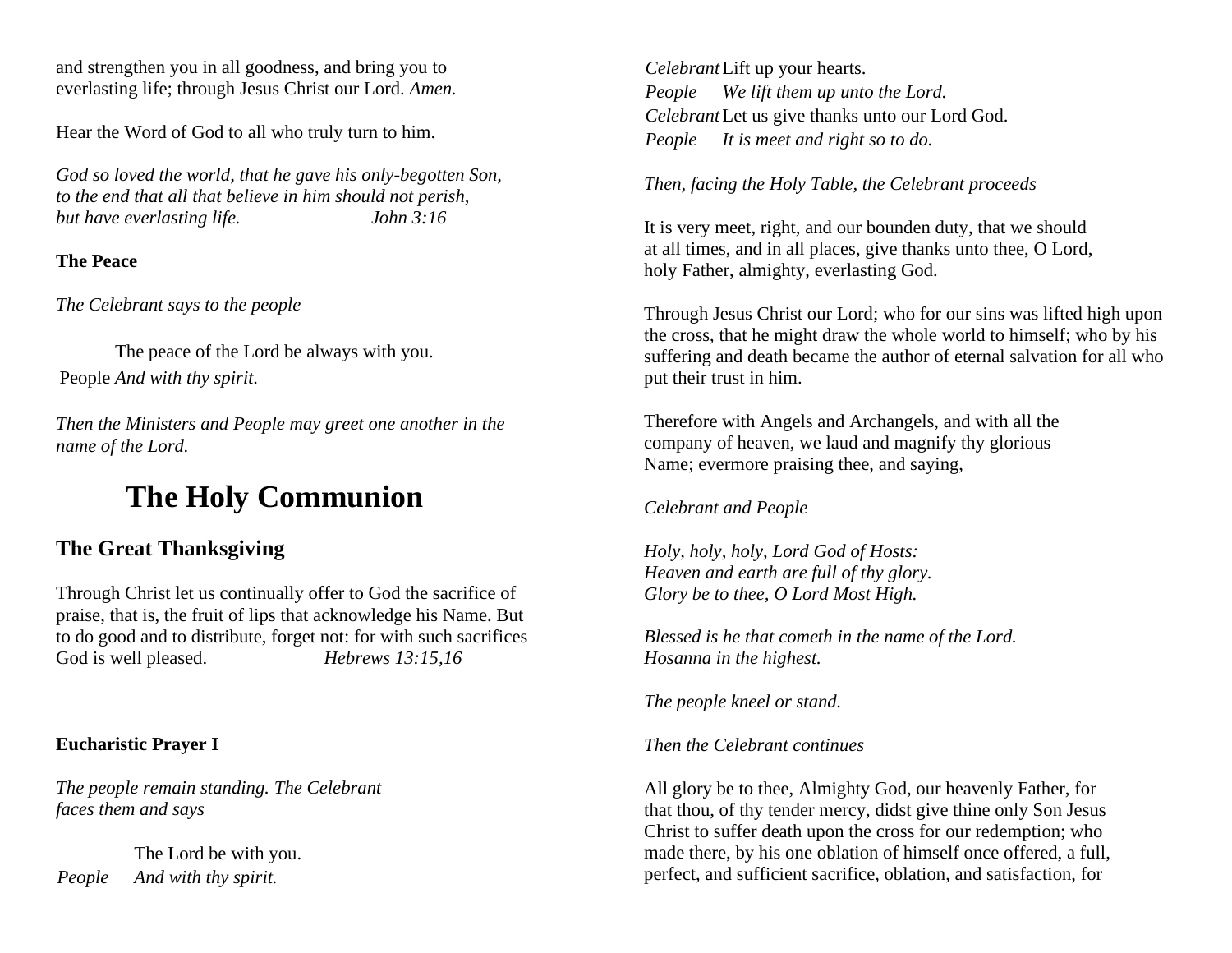the sins of the whole world; and did institute, and in his holy Gospel command us to continue, a perpetual memory of that his precious death and sacrifice, until his coming again.

For in the night in which he was betrayed, he took bread; and when he had given thanks, he brake it, and gave it to his disciples, saying, "Take, eat, this is my Body, which is given for you. Do this in remembrance of me."

Likewise, after supper, he took the cup; and when he had given thanks, he gave it to them, saying, "Drink ye all of you; for this is my Blood of the New Testament, which is shed for you, and for many, for the remission of sins. Do this, as oft as ye shall drink it, in remembrance of me."

Wherefore, O Lord and heavenly Father, according to the institution of thy dearly beloved Son our Savior Jesus Christ, we, thy humble servants, do celebrate and make here before thy divine Majesty, with these thy holy gifts, which we now offer unto thee, the memorial thy Son hath commanded us to make; having in remembrance his blessed passion and precious death, his mighty resurrection and glorious ascension; rendering unto thee most hearty thanks for the innumerable benefits procured unto us by the same.

And we most humbly beseech thee, O merciful Father, to hear us; and, of thy almighty goodness, vouchsafe to bless and sanctify, with thy Word and Holy Spirit, these thy gifts and creatures of bread and wine; that we, receiving them according to thy Son our Savior Jesus Christ's holy institution, in remembrance of his death and passion, may be partakers of his most blessed Body and Blood.

And we earnestly desire thy fatherly goodness mercifully to accept this our sacrifice of praise and thanksgiving; most humbly beseeching thee to grant that, by the merits and death of thy Son Jesus Christ, and through faith in his blood, we, and all thy whole Church, may obtain remission of our sins, and all other benefits of his passion.

And here we offer and present unto thee, O Lord, our selves, our souls and bodies, to be a reasonable, holy, and living sacrifice unto thee; humbly beseeching thee that we, and all others who shall be partakers of this Holy Communion, may worthily receive the most precious Body and Blood of thy Son Jesus Christ, be filled with thy grace and heavenly benediction, and made one body with him, that he may dwell in us, and we in him.

And although we are unworthy, through our manifold sins, to offer unto thee any sacrifice, yet we beseech thee to accept this our bounden duty and service, not weighing our merits, but pardoning our offenses, through Jesus Christ our Lord;

By whom, and with whom, in the unity of the Holy Ghost, all honor and glory be unto thee, O Father Almighty, world without end. *AMEN*.

And now, as our Savior Christ hath taught us, we are bold to say,

#### *People and Celebrant*

*Our Father, who art in heaven, hallowed be thy Name, thy kingdom come, thy will be done, on earth as it is in heaven. Give us this day our daily bread. And forgive us our trespasses, as we forgive those who trespass against us. And lead us not into temptation, but deliver us from evil. For thine is the kingdom, and the power, and the glory, for ever and ever. Amen.*

#### **The Breaking of the Bread**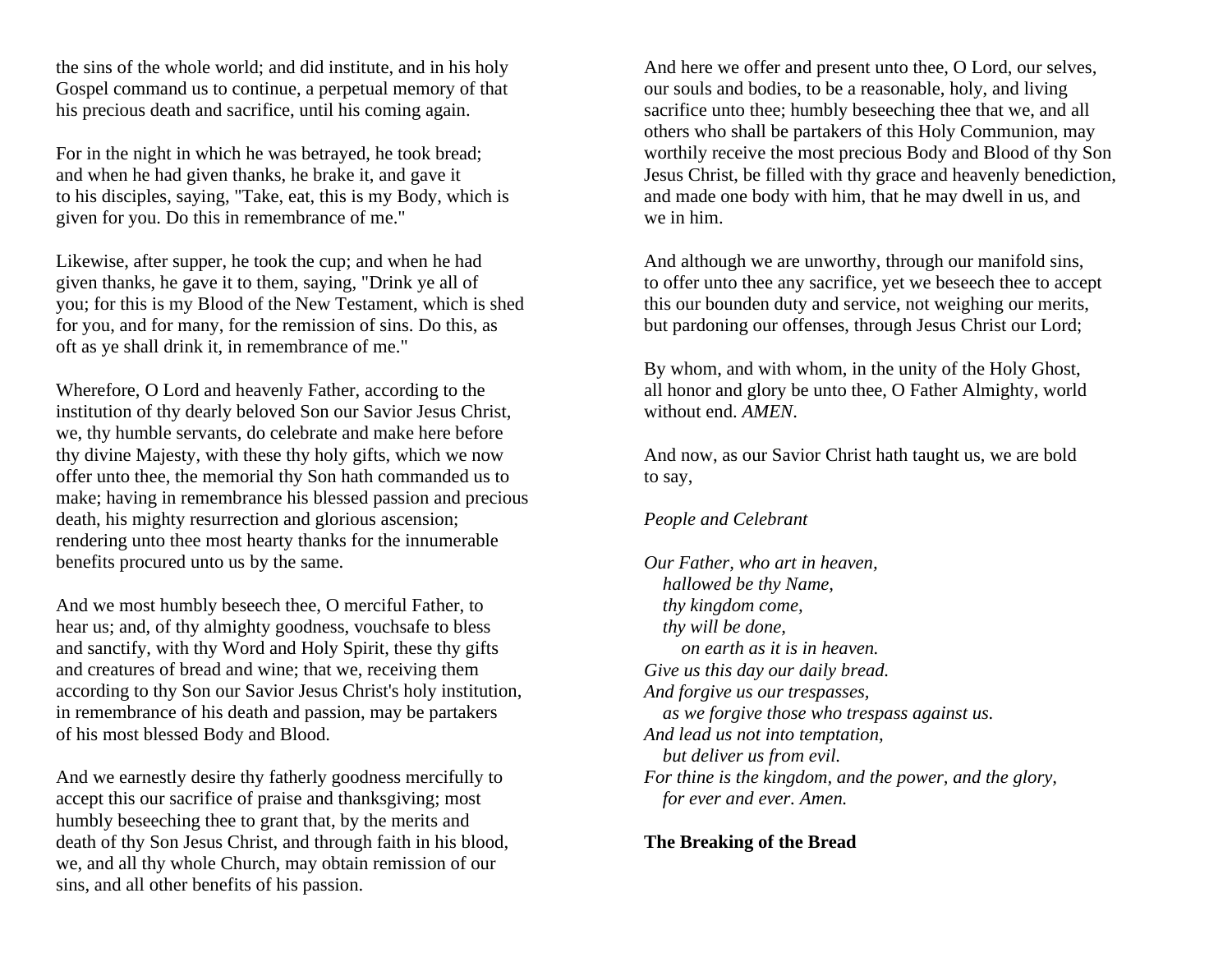*The Celebrant breaks the consecrated Bread.*

*A period of silence is kept.*

Christ our Passover is sacrificed for us; *Therefore let us keep the feast.*

O Lamb of God, that takest away the sins of the world, have mercy upon us.

O Lamb of God, that takest away the sins of the world, have mercy upon us.

O Lamb of God, that takest away the sins of the world, grant us thy peace.

# *The People may join in saying this prayer*

*We do not presume to come to this thy Table, O merciful Lord, trusting in our own righteousness, but in thy manifold and great mercies. We are not worthy so much as to gather up the crumbs under thy Table. But thou art the same Lord whose property is always to have mercy. Grant us therefore, gracious Lord, so to eat the flesh of thy dear Son Jesus Christ, and to drink his blood, that we may evermore dwell in him, and he in us. Amen.*

*Facing the people, the Celebrant says the following Invitation*

The Gifts of God for the People of God.

Take them in remembrance that Christ died for you, and feed on him in your hearts by faith, with thanksgiving.

For those unable to receive the physical Communion at this time please pray the following with me:

 *My Jesus, I believe that you are truly present in the Blessed Sacrament of the Altar. I desire to offer you praise and thanksgiving as I proclaim your resurrection. I love you above all things, and long for you in my soul. Since I cannot receive* 

*you in the Sacrament of your Body and Blood, come spiritually into my heart. Cleanse and strengthen me with your grace, Lord Jesus, and let me never be separated from you. May I live in you, and you in me, in this life and in the life to come. Amen.*

### Let us pray.

# *Celebrant and People*

*Almighty and everliving God, we most heartily thank thee for that thou dost feed us, in these holy mysteries, with the spiritual food of the most precious Body and Blood of thy Son our Savior Jesus Christ; and dost assure us thereby of thy favor and goodness towards us; and that we are very members incorporate in the mystical body of thy Son, the blessed company of all faithful people; and are also heirs, through hope, of thy everlasting kingdom. And we humbly beseech thee, O heavenly Father, so to assist us with thy grace, that we may continue in that holy fellowship, and do all such good works as thou hast prepared for us to walk in; through Jesus Christ our Lord, to whom with thee and the Holy Ghost, be all honor and glory, world without end. Amen.*

# **Blessing**

The peace of God, which passeth all understanding, keep your hearts and minds in the knowledge and love of God, and of his Son Jesus Christ our Lord; and the blessing of God Almighty, the Father, the Son, and the Holy Ghost, be amongst you, and remain with you always. Amen.

 Let us go forth in the name of Christ. in the power of the Spirit. People *Thanks be to God*